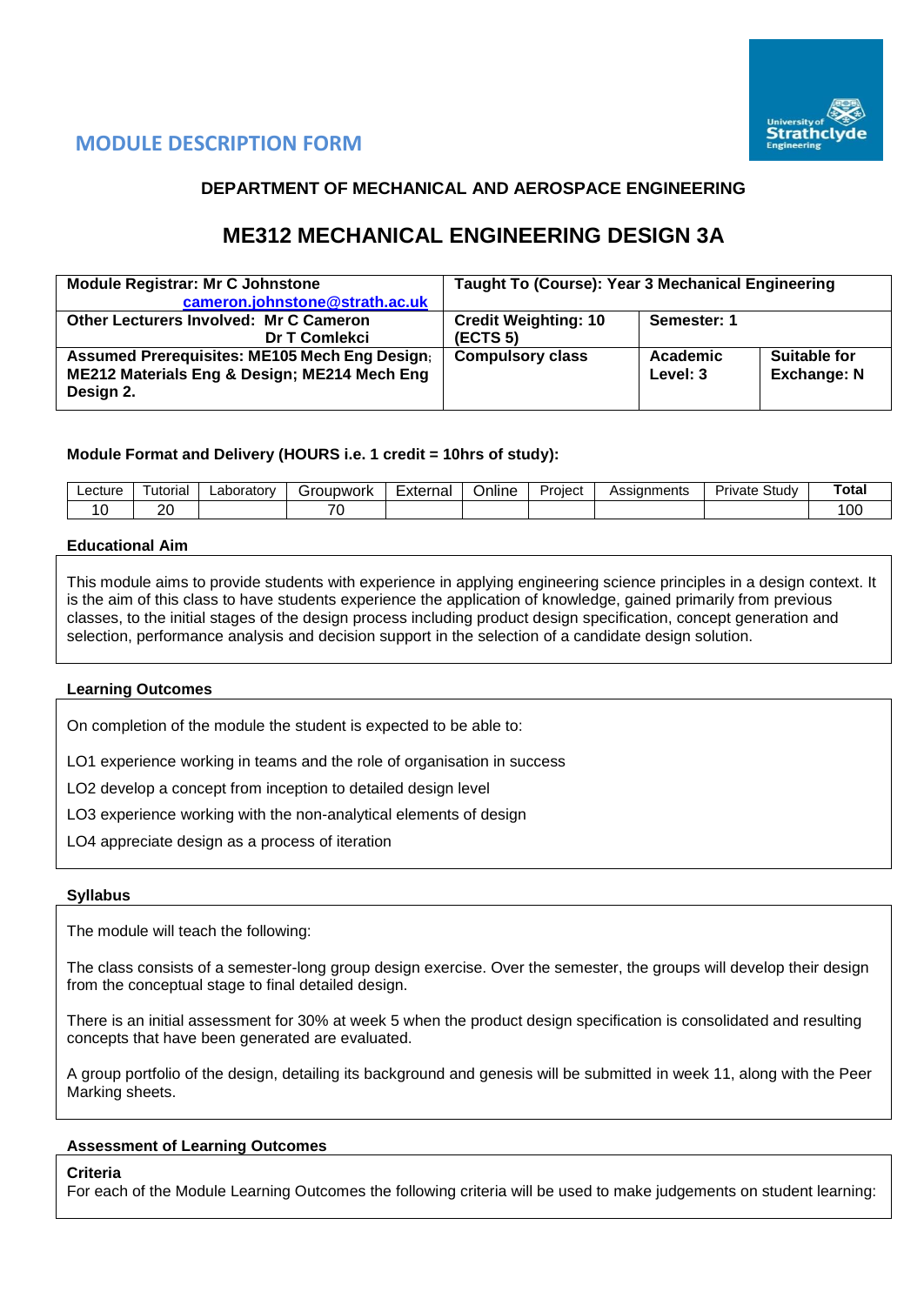Please note that due to the integrated nature of the group design activity the learning outcomes are not assessed independently. Assessment is therefore carried out part way through and at the end of the semester on the following basis:

- 1) Project Consolidation, week 5- 30%
- 2) Prototype Design Presentation, week 11- 55%
- 3) Peer Assessment, week 11- 15%

Assessments 1 and 2 consist of combination of informal presentation, and questions and answers sessions with the class facilitators. During each session students should collectively demonstrate their understanding of the design process as defined by LO1 to LO4 through the presentation and explanation of their group solution to the specific design problem.

Assessment 3, Peer Marking is used to modify individual marks as necessary based on an individual's level of contribution.

The standards set for each criterion per Module Learning Outcome to achieve a pass grade are indicated on the assessment sheet for all assessment.

#### **Principles of Assessment and Feedback**

*(within Assessment and Feedback Policy at: <https://www.strath.ac.uk/professionalservices/staff/policies/academic/> )*

Ongoing formative feedback will be provided by verbal discussion at weekly timetabled group working sessions based in the design studio. Summative feedback will be provided by mark awarded at the project consolidation stage and for the group portfolio presented upon completion of the detailed design.

### **Assessment Method(s) Including Percentage Breakdown and Duration of Exams** *(individual weightings)*

| <b>Examination</b> |          |          |           | <b>Coursework</b> |           |        | <b>Practical</b> | <b>Project</b> |           |  |
|--------------------|----------|----------|-----------|-------------------|-----------|--------|------------------|----------------|-----------|--|
| Number             | Month(s) | Duration | Weiahtina | Number            | Weiahtina | Number | Weiahtina        | Number         | Weiahtina |  |
|                    |          |          |           |                   |           |        |                  |                | 100%      |  |
|                    |          |          |           |                   |           |        |                  | *LO1-4         |           |  |

*\* L/Os: Indicate which Learning Outcomes (L01, L02, etc) are to be assessed by exam/coursework/practical/project as required.*

#### **Coursework / Submission deadlines (***academic weeks***):**

- 1) Presentation on Project Consolidation, week 5
- 2) Prototype Design Presentation, week 11
- 3) Peer Assessment, week 11

#### **Resit Assessment Procedures:**

Submission of additional M work by the start of semester 2.

**^^Students must contact the module Registrar for details as soon as results confirm that a resit is required.** 

#### **PLEASE NOTE:**

**Students must gain a summative mark of 40% to pass the module. Students who fail the module at the first attempt will be re-assessed prior to the August diet. This re-assessment will consist entirely of a coursework. No marks from any previous attempts will be transferred to a new resit attempt.**

#### **Recommended Reading**

No set texts used or recommended for the class. Relevant course material will be provided during lectures or on Myplace through the Reading List.

#### **Additional Student Feedback**

*(Please specify details of when additional feedback will be provided)*

| Date | <b>Ime</b> | No<br>$-$                                               |
|------|------------|---------------------------------------------------------|
|      |            | $^\circ$ hook w<br>Myplace for details<br><b>UNDECK</b> |

Session: 2021/22

#### **Approved:**

**Course Director Signature: Dr E Henderson (SG)**

**Date of Last Modifications: September 13, 2021**